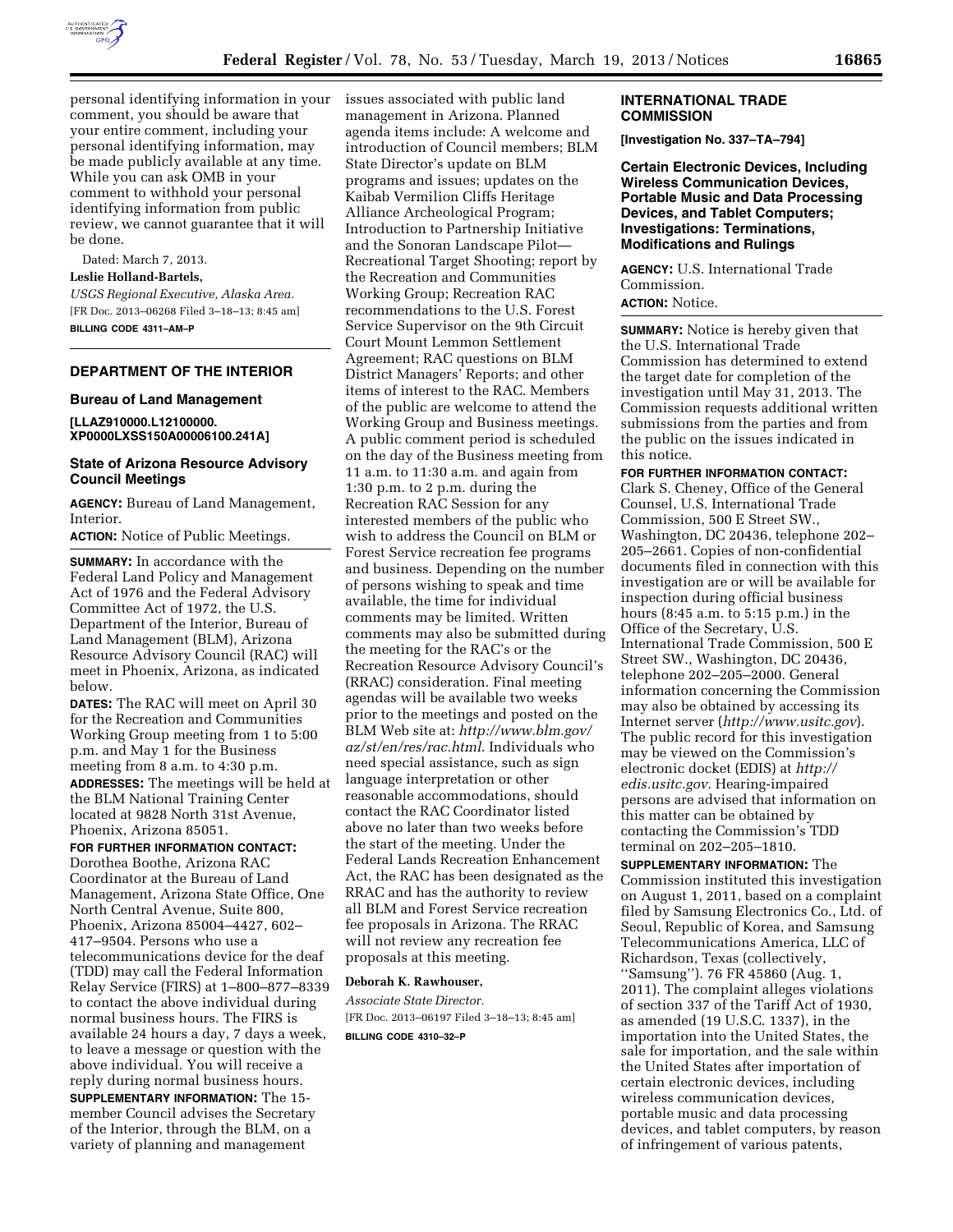including U.S. Patent Nos. 7,706,348 (''the '348 patent''), 7,486,644 (''the '644 patent''), 7,450,114 (''the '114 patent''), and 6,771,980 (''the '980 patent''). The notice of investigation names Apple Inc. of Cupertino, California (''Apple''), as the only respondent.

On September 14, 2012, the presiding administrative law judge (''ALJ'') issued his final initial determination (''ID'') in this investigation finding no violation of section 337. The ALJ determined that the '348, '644, and '980 patents are valid but not infringed and that the '114 patent is both invalid and not infringed. The ALJ further determined that the economic prong of the domestic industry requirement is satisfied for all four patents at issue, but that the technical prong is not satisfied for any of the asserted patents.

On November 19, 2012, the Commission determined to review the ID in its entirety and issued a notice requesting written submissions from the parties and from the public on certain patent issues, on the assertion of FRAND-encumbered patents at the Commission, and on the issues of remedy, the public interest, and bonding. 77 FR 70464. The Commission received written submissions from the parties and from the public in response to the notice.

The Commission has determined to seek additional information on the potential effect on the public interest, as identified in 19 U.S.C. 1337(d)(1) and (f)(1), if the Commission were to order remedies against articles alleged by Samsung to infringe claims 75, 76, and 82–84 of the '348 patent. (A dissenting memorandum from Commissioner Aranoff can be found on EDIS under Inv. No. 337–TA–794.) Parties to the investigation, interested government agencies, the Office of Unfair Import Investigations, and any other interested persons are encouraged to file written submissions on the following issues, with reference to the applicable law, the existing evidentiary record, and if necessary, additional sworn testimony or expert declarations:

1. How would remedial orders barring the entry and further distribution of the Apple articles alleged to infringe the asserted claims of the '348 patent affect the public interest, as identified in 19 U.S.C. 1337(d)(1) and (f)(1)? The Commission is particularly interested in the effect on the public interest with respect to (a) the percentage of the total number of imported mobile telephone handsets that would be affected by such orders, (b) the percentage of the total number of imported cellular-networkenabled tablets that would be affected by such orders, and (c) the qualitative

impact of exclusion of such handsets and tablets. The Commission is also interested in any other relevant market information bearing on the four statutory public interest factors. In addressing these issues, the Commission requests that submitters avoid discussing issues related to standardssetting organizations, as the record concerning those issues has been well developed.

2. What third, fourth, and later generation products (if any) are currently available in the U.S. market that are authorized by Samsung to utilize the technology covered by the asserted claims of the '348 patent? Are these products acceptable substitutes for the accused iPhones and iPads and are they widely viewed to be acceptable substitutes for the accused iPhones and iPads?

3. In what ways, if any, should a remedy with respect to infringement of the '348 patent be specifically tailored to avoid harm to the public interest, as identified in 19 U.S.C. 1337(d)(1) and  $(f)(1)$ ? In addressing this issue, the Commission requests that submitters avoid discussing issues related to standards-setting organizations, as the record concerning those issues has been well developed.

In addition to the foregoing, the parties to the investigation are requested to brief their positions on the following issues, with reference to the applicable law, the existing evidentiary record, and if necessary, additional sworn testimony or expert declarations:

4. With respect to the '348 patent, Samsung's infringement case before the Commission relied upon accused third and fourth generation Apple products that operate on the AT&T wireless network. If the Commission were to issue remedial orders covering articles covered by the asserted claims of the '348 patent, would such an order cover (a) Apple products that operate on other wireless networks in the United States, and (b) later generation Apple products (*e.g.,* iPhone 5, later iPad versions)?

5. Please summarize the history to date of negotiations between Samsung and Apple concerning any potential license to the '348 patent, either alone or in conjunction with other patents. Please provide copies of all written offers and counteroffers concerning a license that would cover the '348 patent, whether made by Samsung or Apple.

6. Please summarize all licenses to the '348 patent granted by Samsung to any entity. Please provide copies of, or cite to their location in the record of this investigation, all agreements wherein Samsung grants any entity a license to the '348 patent.

7. Samsung and Apple are each requested to submit specific licensing terms for the '348 patent that each believes are fair, reasonable, and nondiscriminatory. Would Samsung's terms change if the Commission were to enter remedial orders against Apple's products accused in this investigation? If so, please explain whether such an offer would be fair, reasonable, and nondiscriminatory.

8. Which factors in *Georgia-Pacific Corp.* v. *United States Plywood Corp.,*  318 F. Supp. 1116 (S.D.N.Y. 1970) are most relevant to determining whether Samsung has offered to license the '348 patent to Apple on fair, reasonable, and non-discriminatory terms? Please apply any relevant *Georgia-Pacific* factors to Samsung's offer(s) to license the '348 patent to Apple. This analysis should include a comparison of Samsung's licensing offers to a hypothetical negotiation between the parties prior to adoption of the '348 patent into the standard at issue here. What other factors, if any, are relevant in determining whether Samsung has made a fair, reasonable, and nondiscriminatory offer?

The Commission has invited briefing on only the discrete issues enumerated above. Other issues on review are adequately presented in existing filings.

*Written Submissions:* Written submissions in response to this notice must be filed no later than close of business on April 3, 2013. Initial submissions, not including any attachments, expert declarations, or exhibits, are limited to 50 pages for parties and 25 pages for non-parties. Reply submissions must be filed no later than the close of business on April 10, 2013. Reply submissions, not including any attachments, expert declarations, or exhibits, are limited to 35 pages for parties and 20 pages for non-parties. No further submissions on these issues will be permitted unless otherwise ordered by the Commission.

Persons filing written submissions must file the original document electronically on or before the deadlines stated above and submit 8 true paper copies to the Office of the Secretary by noon the next day pursuant to section 210.4(f) of the Commission's Rules of Practice and Procedure (19 CFR 210.4(f)). Submissions should refer to the investigation number (''Inv. No. 337–TA–794'') in a prominent place on the cover page and/or the first page. (*See*  Handbook for Electronic Filing Procedures, *[http://www.usitc.gov/](http://www.usitc.gov/secretary/fed_reg_notices/rules/handbook_on_electronic_filing.pdf) secretary/fed*\_*reg*\_*[notices/rules/](http://www.usitc.gov/secretary/fed_reg_notices/rules/handbook_on_electronic_filing.pdf)  [handbook](http://www.usitc.gov/secretary/fed_reg_notices/rules/handbook_on_electronic_filing.pdf)*\_*on*\_*electronic*\_*filing.pdf*). Persons with questions regarding filing